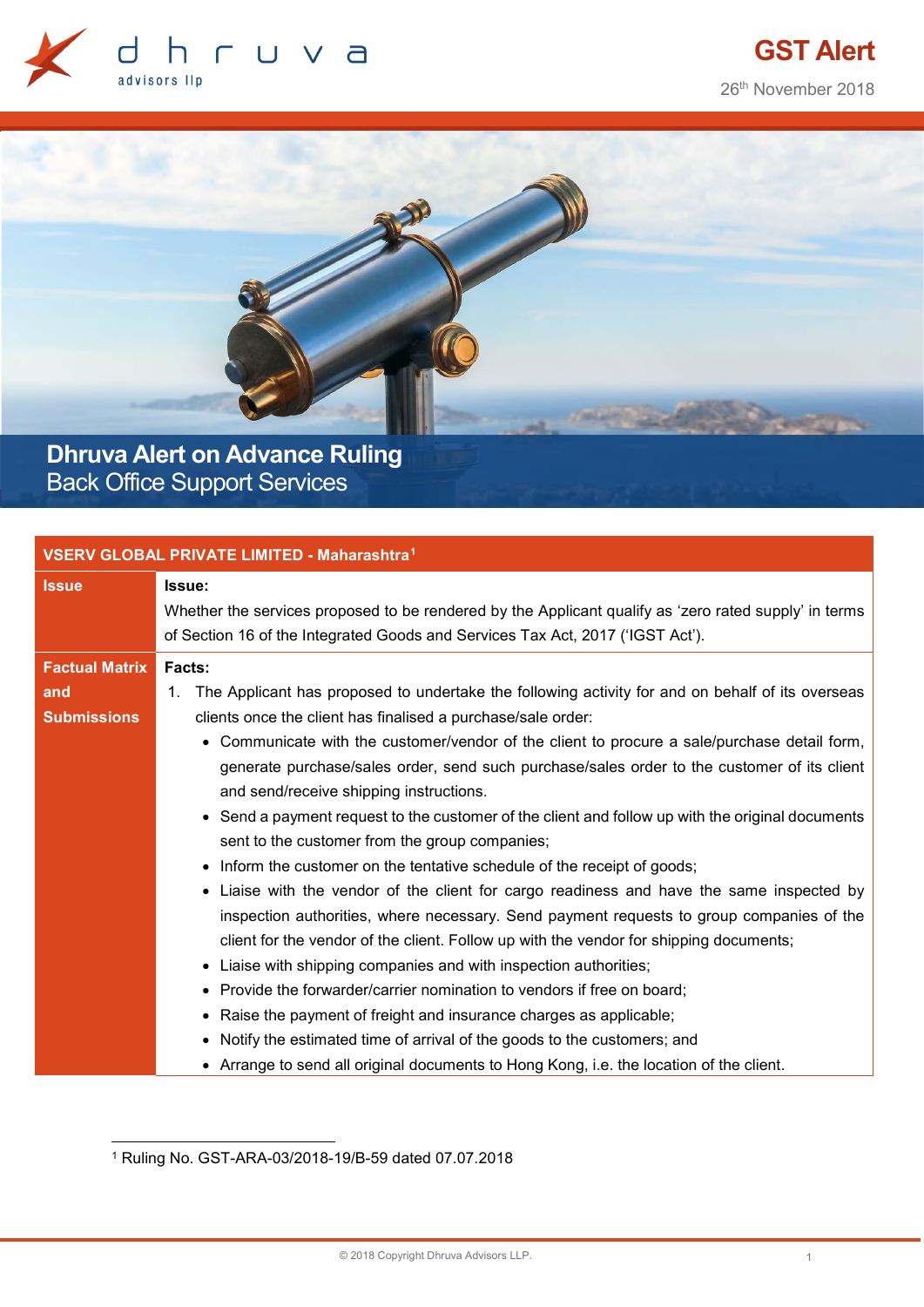

|                     | 2. Apart from the above, the Applicant wishes to additionally undertake the maintenance of accounts<br>and records of employees of its clients, including the payroll. All payments to vendors are made<br>directly by the clients and the accounts of the transaction are maintained by the Applicant.<br>The compensation of the same would either be a fixed fee, or a fee calculated on the basis of the<br>3.<br>volume of transactions handled.                                                                                                                                                                                                                                                                                                                                      |
|---------------------|--------------------------------------------------------------------------------------------------------------------------------------------------------------------------------------------------------------------------------------------------------------------------------------------------------------------------------------------------------------------------------------------------------------------------------------------------------------------------------------------------------------------------------------------------------------------------------------------------------------------------------------------------------------------------------------------------------------------------------------------------------------------------------------------|
|                     | <b>Submissions:</b>                                                                                                                                                                                                                                                                                                                                                                                                                                                                                                                                                                                                                                                                                                                                                                        |
|                     | • By the Applicant:                                                                                                                                                                                                                                                                                                                                                                                                                                                                                                                                                                                                                                                                                                                                                                        |
|                     | - On the basis of the fact that the clients to whom the Applicant wishes to provide services are<br>situated outside India, it was submitted that as per Section 13 of the IGST Act, the place of<br>supply of services is outside India, and therefore the services are exported and are zero rated;<br>Additionally, the Applicant has submitted that they are not an 'intermediary' as defined in<br>Section 8 of the IGST Act, since they provide services on their own account, and for this they<br>have relied on the ruling in GoDaddy India Web Services Private Limited [2016(46) STR 806<br>(A.A.R.)]. They also submitted that the services are composite in nature and the primary service<br>was that of back office support services, which were not intermediary services. |
|                     | • By the Concerned Officer:                                                                                                                                                                                                                                                                                                                                                                                                                                                                                                                                                                                                                                                                                                                                                                |
|                     | - The Authority does not have the power or jurisdiction to decide on the place of supply under                                                                                                                                                                                                                                                                                                                                                                                                                                                                                                                                                                                                                                                                                             |
|                     | Section 97 of the Central Goods and Services Tax Act, 2017;                                                                                                                                                                                                                                                                                                                                                                                                                                                                                                                                                                                                                                                                                                                                |
|                     | The client of the Applicant has an office in India and merely because the Applicant has entered                                                                                                                                                                                                                                                                                                                                                                                                                                                                                                                                                                                                                                                                                            |
|                     | into an agreement with an overseas office of the client is not sufficient to establish that there is                                                                                                                                                                                                                                                                                                                                                                                                                                                                                                                                                                                                                                                                                       |
|                     | an export of services.                                                                                                                                                                                                                                                                                                                                                                                                                                                                                                                                                                                                                                                                                                                                                                     |
| <b>Ruling</b>       | • The Authority for Advance Ruling ('AAR') ruled that the nature of services rendered by the Applicant                                                                                                                                                                                                                                                                                                                                                                                                                                                                                                                                                                                                                                                                                     |
|                     | involves liaising (being provided for and on behalf of clients), and that the Applicant is required to                                                                                                                                                                                                                                                                                                                                                                                                                                                                                                                                                                                                                                                                                     |
|                     | 'arrange or facilitate' a supply. Consequently, it was ruled that the Applicant is an 'intermediary'. The                                                                                                                                                                                                                                                                                                                                                                                                                                                                                                                                                                                                                                                                                  |
|                     | AAR ruled that the activities cannot be zero-rated, as these activities are not 'export of services', as                                                                                                                                                                                                                                                                                                                                                                                                                                                                                                                                                                                                                                                                                   |
|                     | defined (since the 'place of supply' is in India and not outside).                                                                                                                                                                                                                                                                                                                                                                                                                                                                                                                                                                                                                                                                                                                         |
| <b>Dhruva</b>       | This ruling brings to the fore the issue of who can be / what nature of services can be considered to<br>$\bullet$                                                                                                                                                                                                                                                                                                                                                                                                                                                                                                                                                                                                                                                                         |
| Comments /          | be that of an intermediary. Export of services by an intermediary cannot be zero-rated.                                                                                                                                                                                                                                                                                                                                                                                                                                                                                                                                                                                                                                                                                                    |
| <b>Observations</b> | • This ruling reiterates the importance of documentation (contractual and commercial), which clearly                                                                                                                                                                                                                                                                                                                                                                                                                                                                                                                                                                                                                                                                                       |
|                     | brings out the intention of the parties as to whether main activities are undertaken / services are<br>provided/to be provided on behalf of another person, so as to arrange and facilitate the other party's<br>services. The scope of the term 'intermediary' thus has to be carefully examined in each fact<br>circumstance, including documentation, so as to proactively rule out any tax exposure, as                                                                                                                                                                                                                                                                                                                                                                                |
|                     | contemplated in this advance ruling. For persons undertaking back office services, such as payroll<br>management, accounting, etc., it is important to establish that the services are (on a principal to<br>principal basis) and not provided on behalf of (another) so as to constitute an intermediary.                                                                                                                                                                                                                                                                                                                                                                                                                                                                                 |
|                     | The GST officer had submitted that the AAR was not empowered to decide on the issue of place of<br>$\bullet$<br>supply since the empowering statutory provision did not allow for such an issue to be ruled upon;<br>the AAR did not consider this jurisdictional objection and instead held that the place of supply (of an<br>intermediary's service) is in India. In other instances, the same AAR declined to rule on the issue of                                                                                                                                                                                                                                                                                                                                                     |
|                     | the place of supply, see in Re: Five Star Shipping [GST-ARA-18/2017-18/B-26 dated 18.04.2018].                                                                                                                                                                                                                                                                                                                                                                                                                                                                                                                                                                                                                                                                                             |